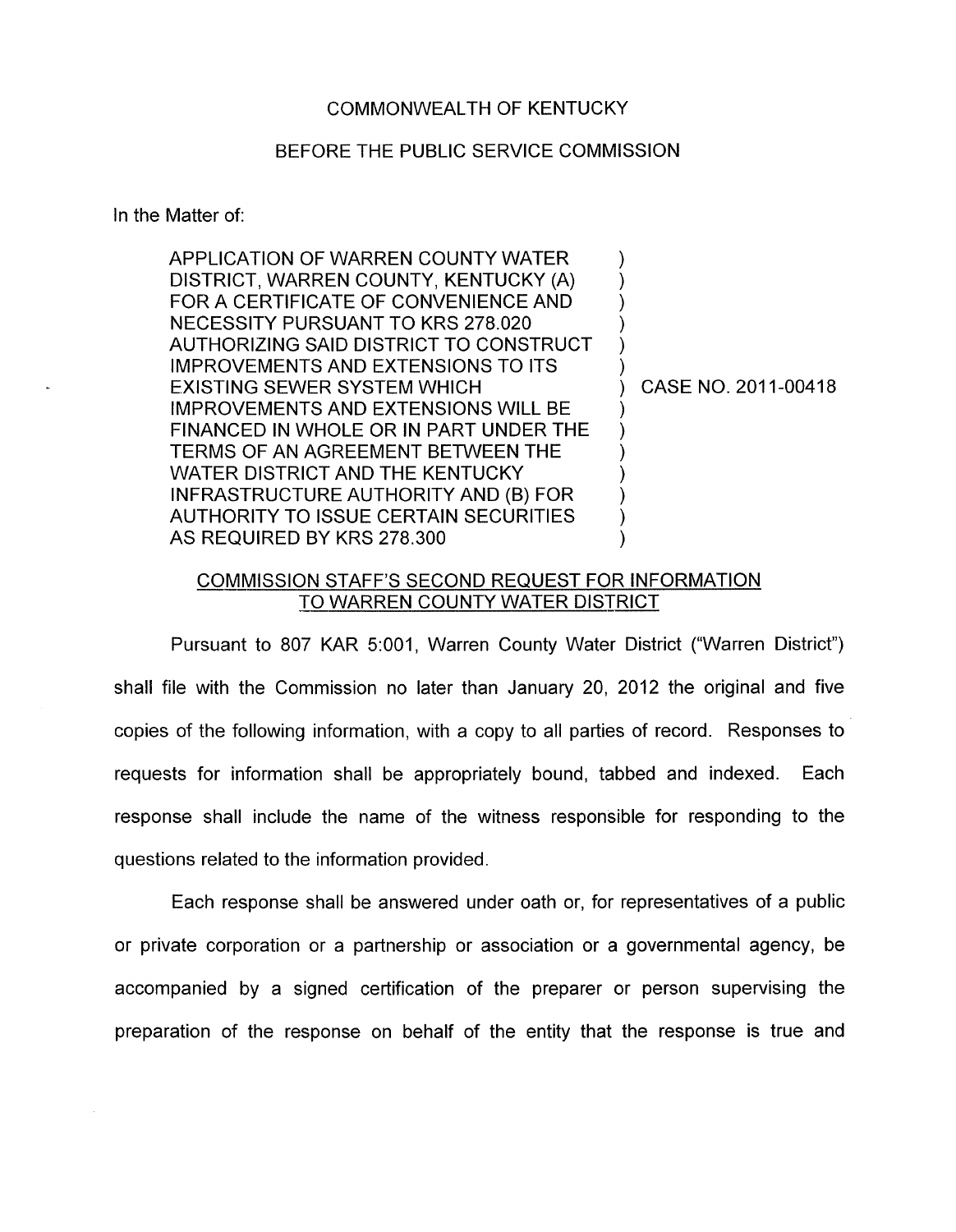accurate to the best of that person's knowledge, information, and belief formed after a reasonable inquiry.

Warren District shall make timely amendment to any prior response if it obtains information which indicates that the response was incorrect when made or, though correct when made, is now incorrect in any material respect. For any request to which Warren District fails or refuses to furnish all or part of the requested information, Warren District shall provide a written explanation of the specific grounds for its failure to completely and precisely respond.

Careful attention should be given to copied material to ensure that it is legible. When the requested information has been previously provided in this proceeding in the requested format, reference may be made to the specific location of that information in responding to this request.

1. Refer to Warren District's Response to Commission Staff's First Request for Information, Item 13. Assume that the boundary for the Sewer Interceptor Capital Recovery Area ("SICRA") included Buchanon Park. State the total amount of the proposed SICRA fee that Warren County Fiscal Court would be assessed. State all assumptions and show all calculations used to derive the total fee amount.

2. State Warren District's position on any Commission-imposed condition that would require assessment of the proposed SICRA fee to terminate upon collection of \$823,000 or December 31 , 2031, whichever occurs first.

**3.** State whether Warren District will seek rate recovery of depreciation on the proposed sewer interceptor project when it next requests a rate adjustment.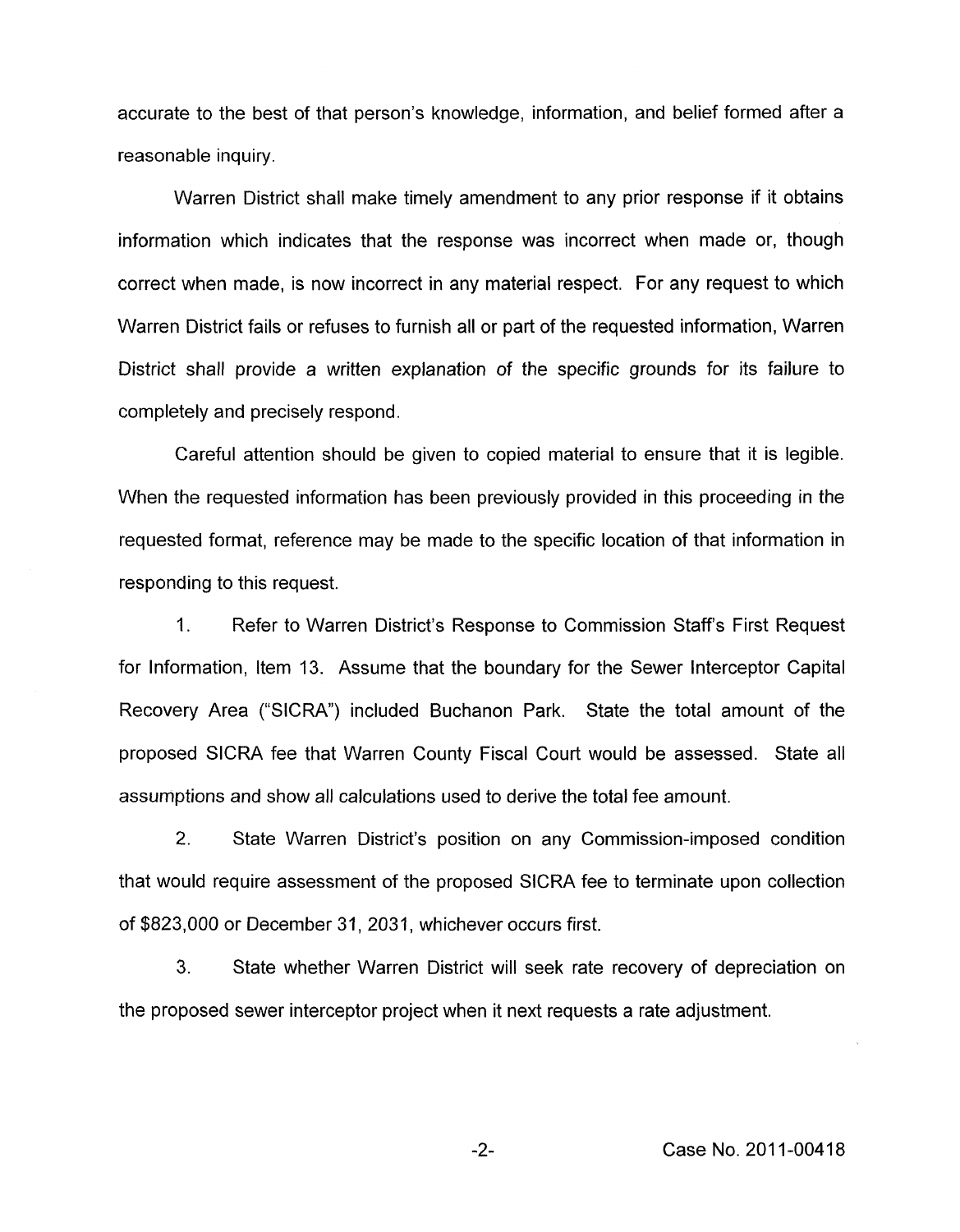**4.** Describe how Warren District determined that only 60 percent of the total SICRA was developable. Provide all correspondence, memoranda, notes, and other background documents used in making this determination.

5. Refer to Warren District's Response to Commission Staffs First Information Request, Item 9.

a. For each of the subdivision developments listed, state the date on which the subdivision plat for the development was first filed with the Warren County Clerk's Office.

b. For each development listed, state the distance that each is located from the SICRA.

c. Provide a map of Warren County on which is indicated the location of the four subdivision developments, as well as the SICRA.

d. List each subdivision in Warren County that is within a IO-mile radius of the SICRA.

6. Refer to Warren District's Response to Commission Staffs First Information Request, Item 18. State the statutory or constitutional authority that prohibits the Warren County Fiscal Court from legally committing funds beyond the current fiscal year.

7. Refer to Warren District's Response to Commission Staffs First Information Request, Item 20(b). Neither the Commission's Order of September 9,

**-3-** Case No. 201 1-0041 8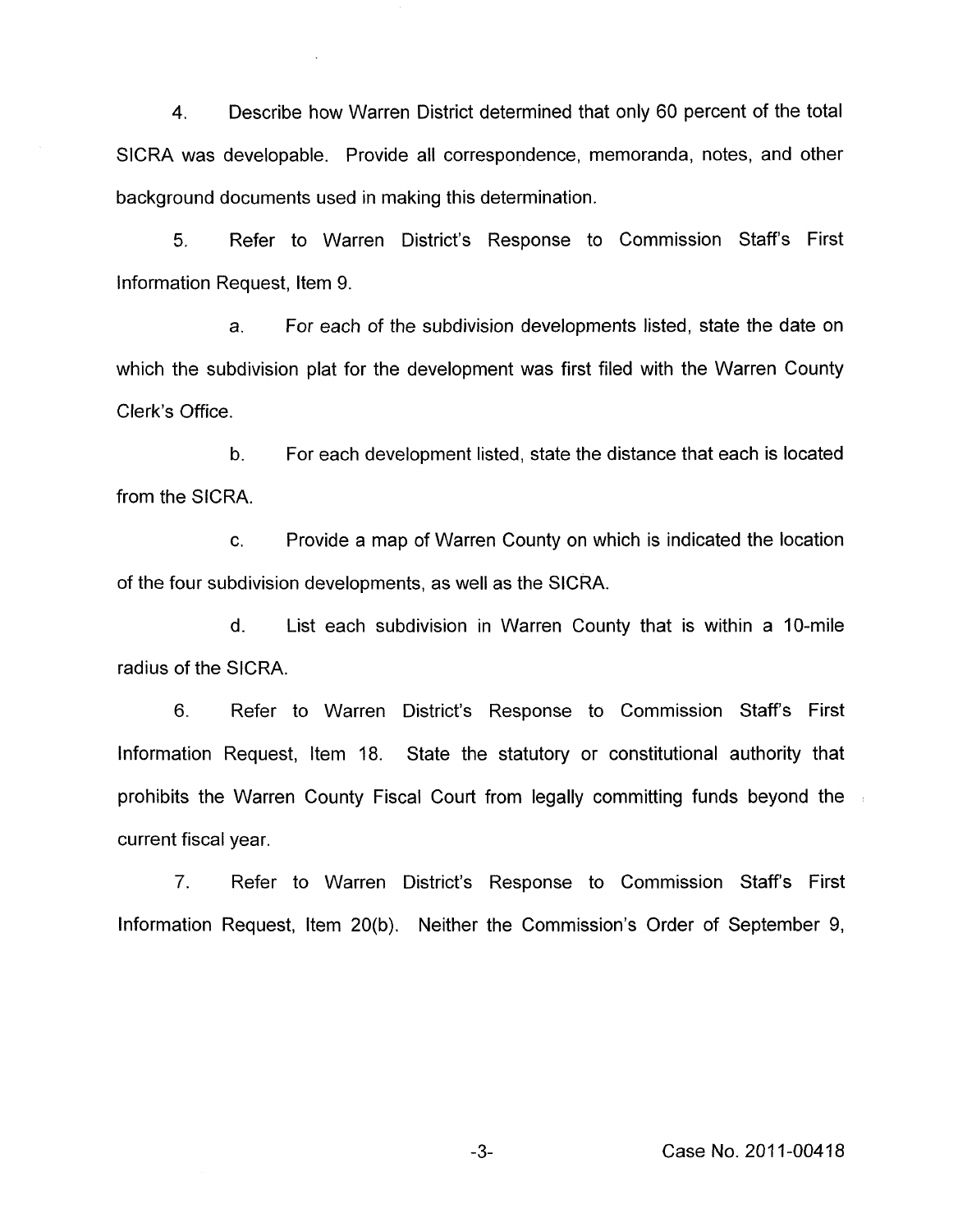1993 in Case No. 93-289<sup>1</sup> nor the letter of conditions<sup>2</sup> submitted in support of Warren District's application in that proceeding make any reference to sewer connection fees.

a. State whether Warren District periodically reviews its sewer connection fees to determine these fees' adequacy.

b. If Warren District conducts periodic reviews of its sewer connection fees, provide a copy of all studies, analyses, reports, memoranda, and correspondence related to such reviews conducted with the last ten years.

c. Identify all costs and expenses that the sewer connect fees are intended to recover.

8. Refer to Warren District's Response to Commission Staff's First Information Request, Exhibit F. Define the following classifications that appear on Exhibit F:

- a. Highway Business;
- b. Highway Business Binding Elements;
- c. General Business Binding Elements;
- d. Residential Estate Binding Elements; and
- e. Residential A-1 Binding Elements.

State whether any of the facilities of the South Warren Middle School and 9. South Warren High School will be connected to the proposed sewer interceptors.

Case No. 93-289, *The Application of Warren County Wafer District, Warren County, Kentucky, (A) For a Certificate of Convenience and Necessity, Pursuant to KRS 278.020 and 278.023, Authorizing Said Wafer District To Construct Improvements and Extensions To Its Existing Sewer System, Which Improvements and Extensions Will Be Financed In Whole or In Part Under The Terms of an Agreement Between The Water District and The U.S. Farmers Home Administration. (6) For Authority To Issue Certain Securities As Required By KRS 278.300; and (C) For Approval of Sewer Rates and Charges Has Been Received* **(Ky.** PSC Sept. 9, 1993). **1** 

Letter from Robert W. Letton, State Rural Development Coordinator, Farmers Home **2**  Administration, to L.E. Smith, Chairman, Warren County Water District (Dec. 9, 1992).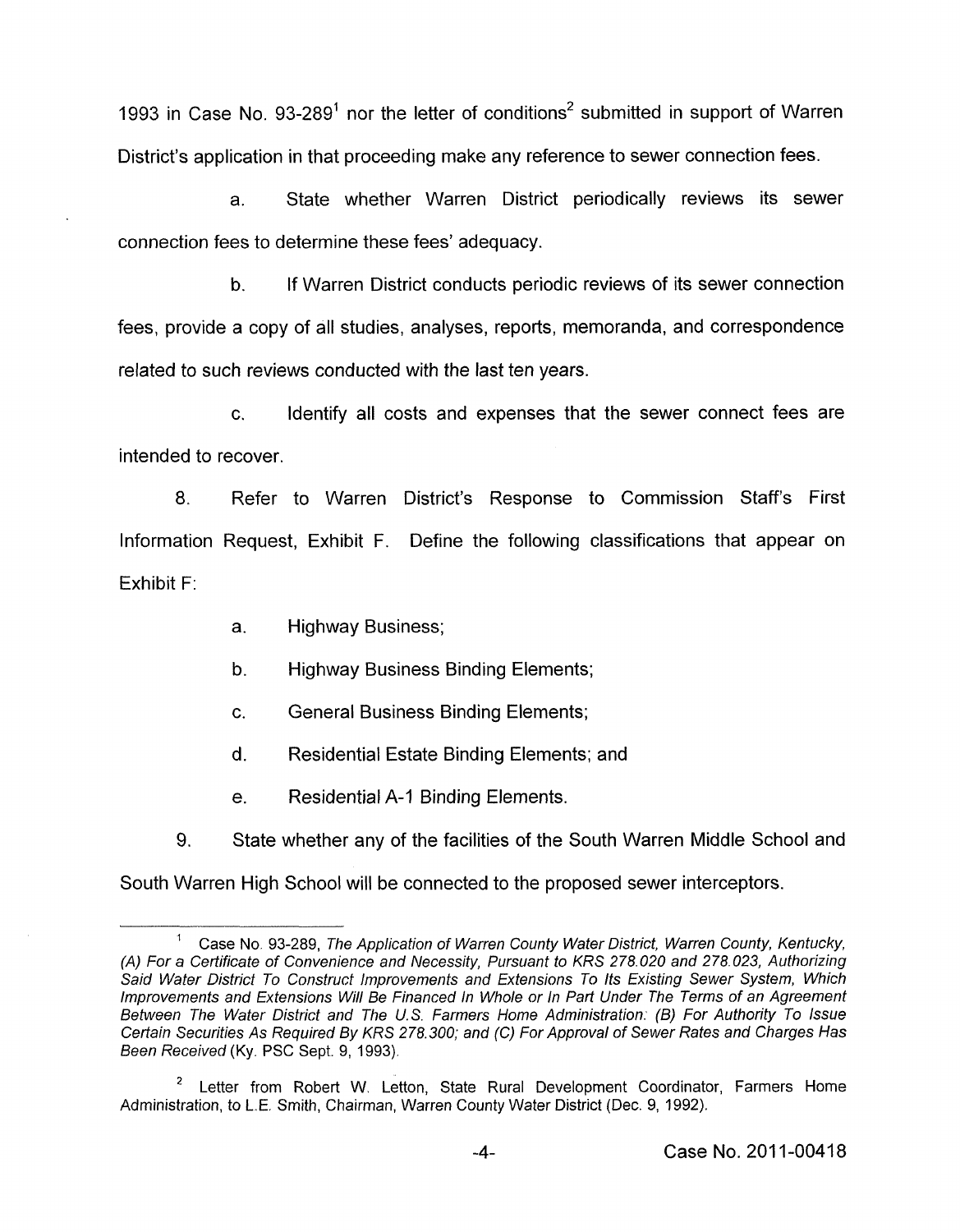IO. Provide all studies, analyses, and reviews that Warren District performed regarding the revenues that the proposed sewer interceptor project would generate.

11. Assume that 1,180 residential units connect to the proposed sewer interceptors and that the expenses to operate Warren District do not increase as a result of inflation. State the expected effect of these additional customers on Warren District's annual net revenues from its sewer operations.

12. In its Response to Commission Staff's First Information Request, Item 14,

Warren District states:

This request for information suggests a broader policy question concerning whether the cost of sewer extension projects should be paid for by all individual property owners ultimately served by the extension, or paid for entirely by the entity that first needed service and initiated the project to serve a specific location. Unlike water service which can be extended into rural areas at a reasonable cost, the high cost of sewer extensions into unserved areas becomes a financial burden and typically unfeasible for the initial user. The premise of the SICRA is to allow the initial user (such as the Fiscal Court) to recover its principal investment for a sewer extension that will eventually benefit a larger group of users. Allowing the initial user the possibility of recovering some, if not all, of the initial construction cost will encourage the extension of sewers into unserved areas. It is unfeasible to place this high cost of sewer extensions on all rate payers as it would result in unacceptably high rates and/or quickly deplete any reserves that the utility may have on deposit.

a. Refer to Warren District's Sewer Tariff, Rule 26. Explain why, in light of the statement set forth above, Warren District has not revised its existing tariff to permit refunds for privately financed sewer main extensions when subsequent connections to such extensions are made.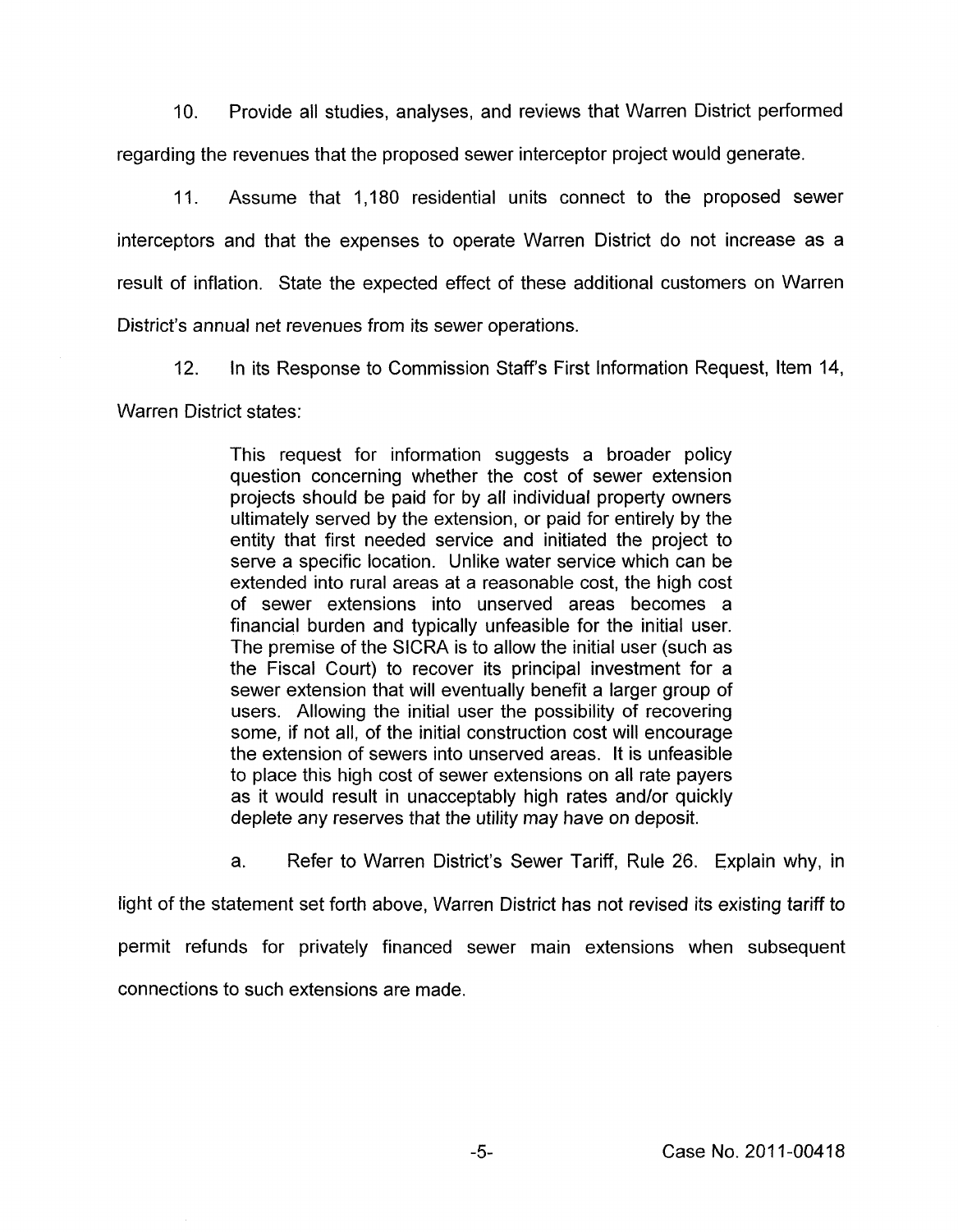b. Identify all sewer main extensions on Warren District's system since January 1, 1996 in which Warren District provided alternative arrangements for initial users to recover the cost of the extension.

13. a. State whether, under the terms of the agreement between Warren District and Warren County Fiscal Court, Warren District may use SICRA Fee proceeds to make advance payment of principal.

b. Assume that SICRA Fee proceeds exceed debt service payments in the later years of the proposed loan repayment period and that excess proceeds exist when the final debt service payment is made. State how, under the terms of the agreement between Warren District and Warren County Fiscal Court, these excess proceeds are to be used. *A* 

*r*e Director **Service Commission** P.O. Box 615 Frankfort, Kentucky 40602

**JAN 10 2012** 

DATED:

cc: Parties of Record